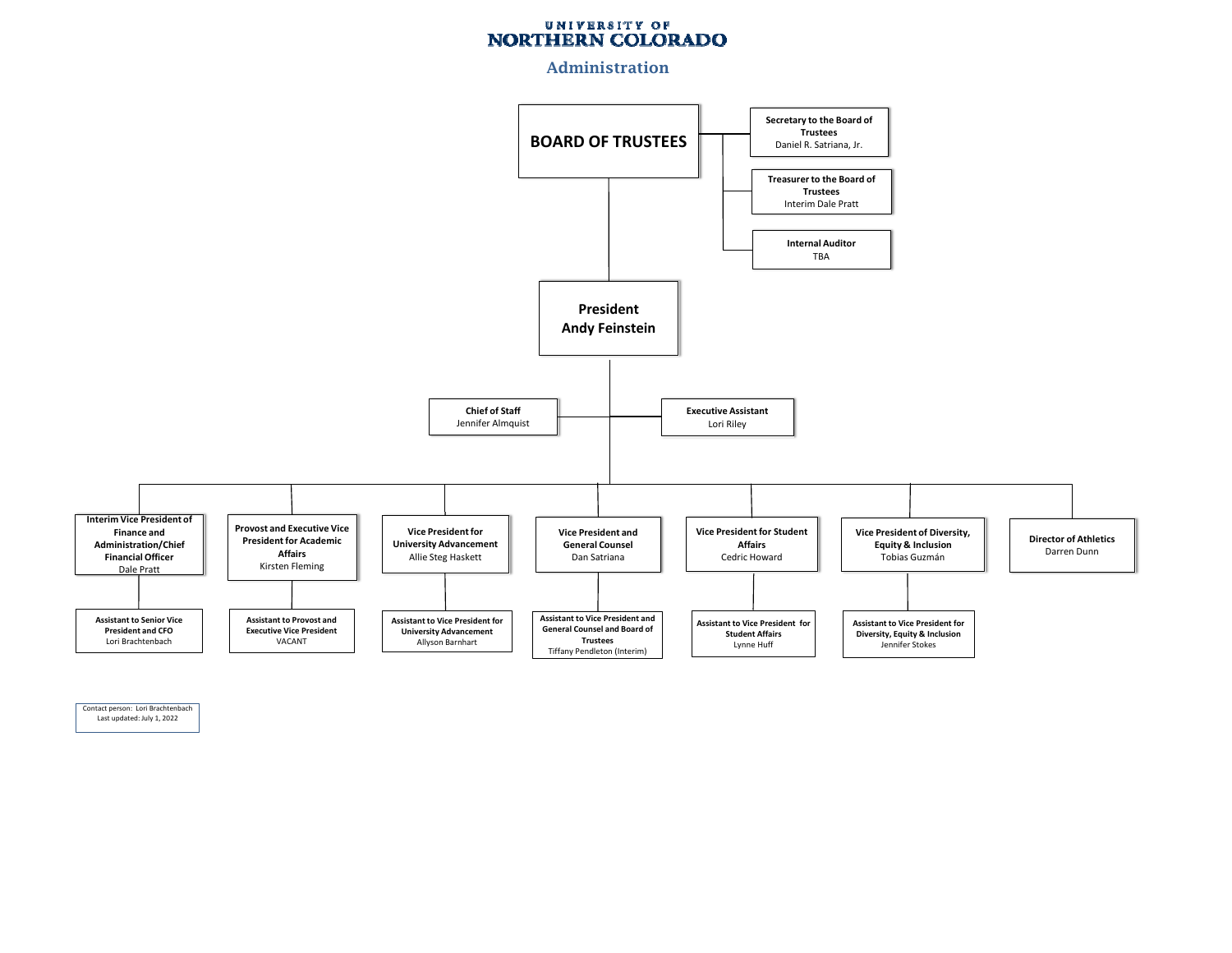

Contact person: Lori Riley Last update: July 1, 2022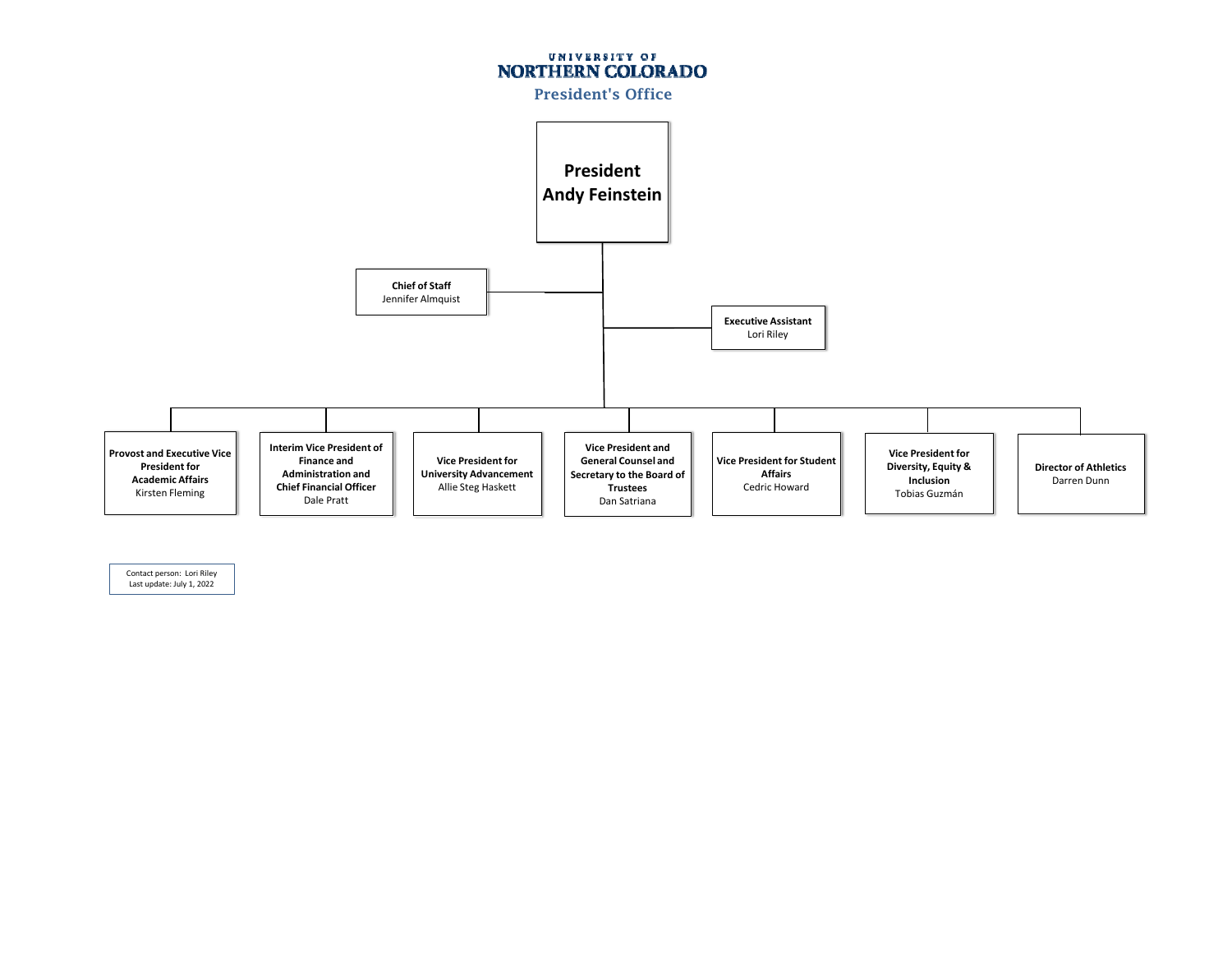# UNIVERSITY OF NORTHERN COLORADO

### Academic Affairs

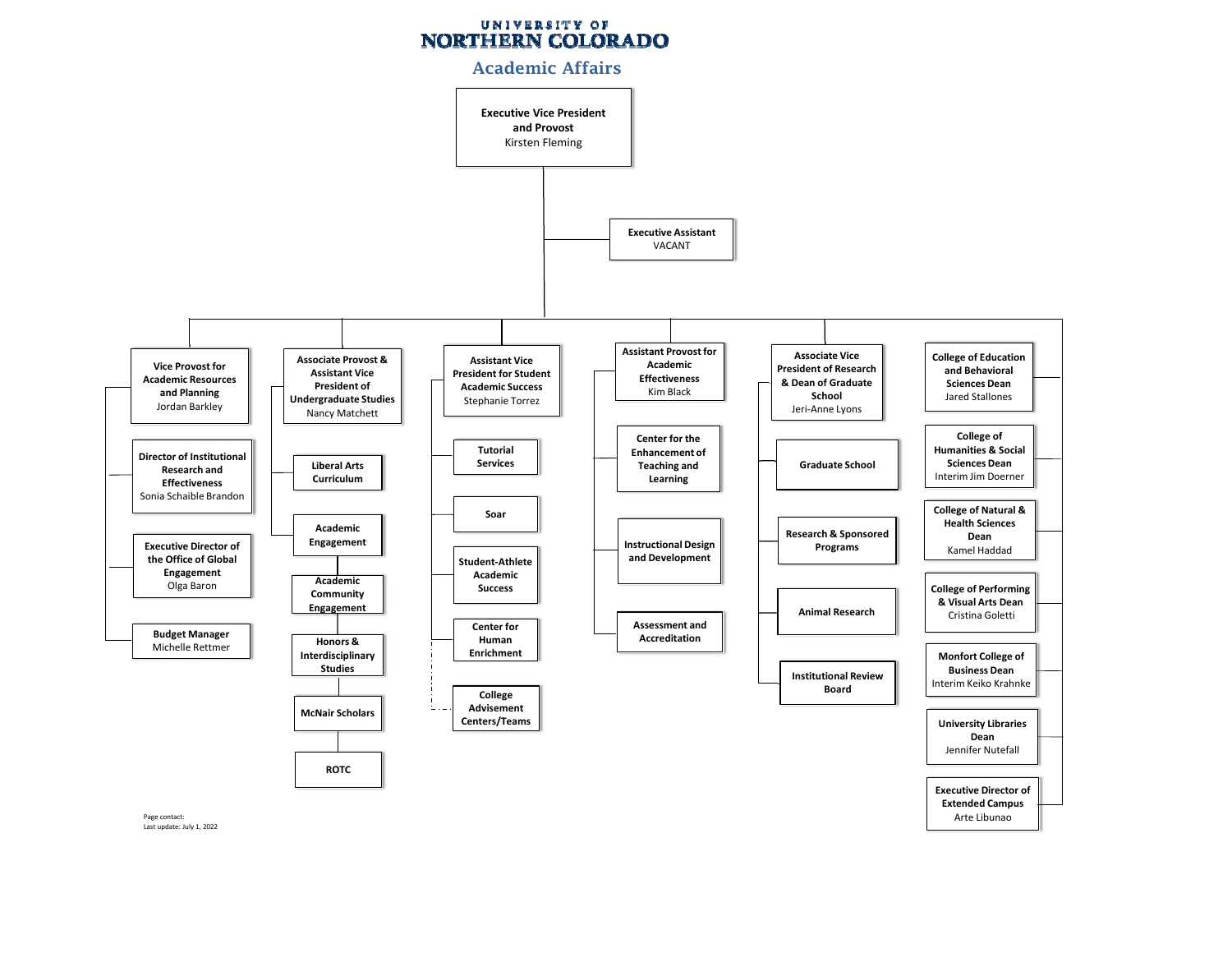## UNIVERSITY OF NORTHERN COLORADO

## Finance and Administration

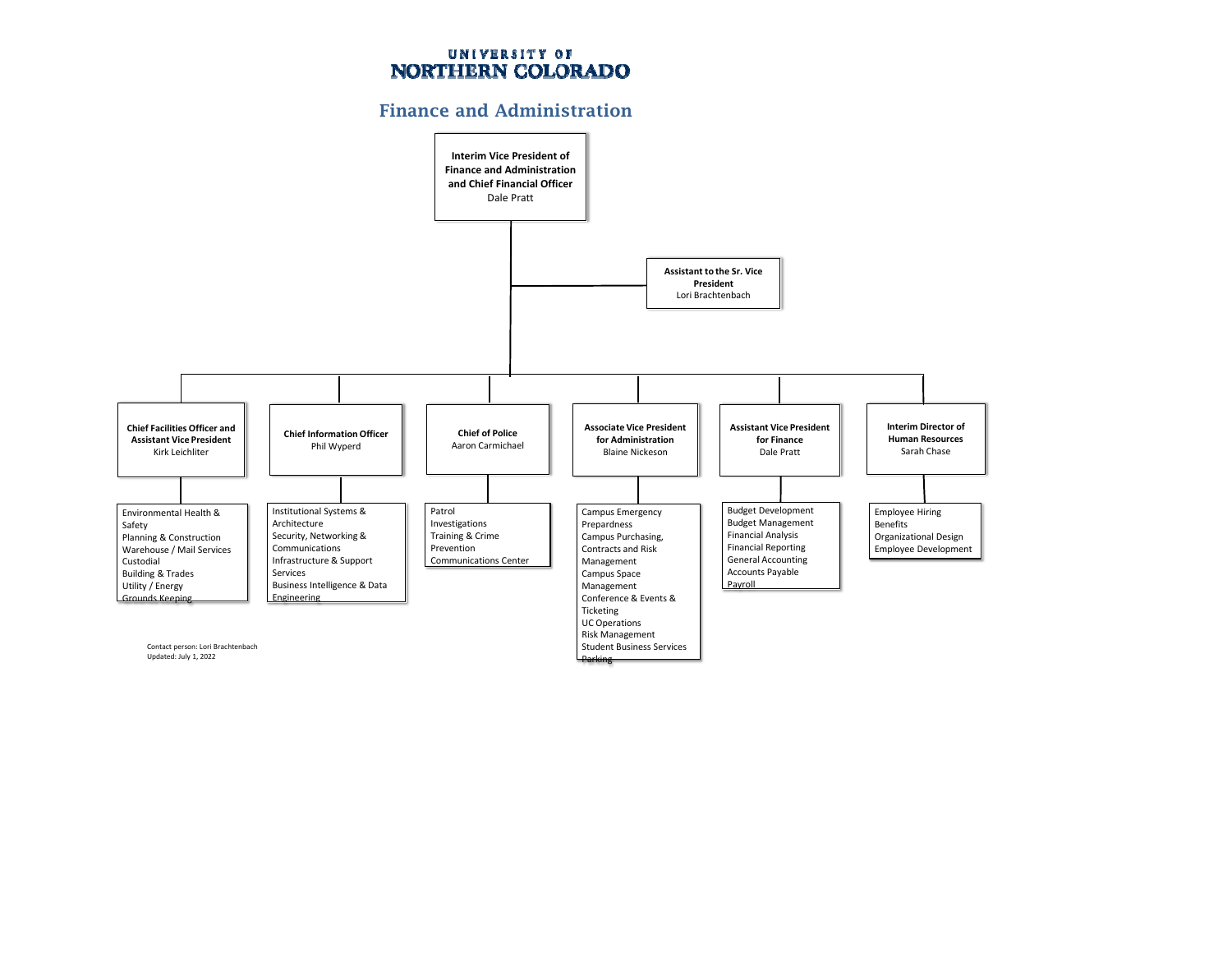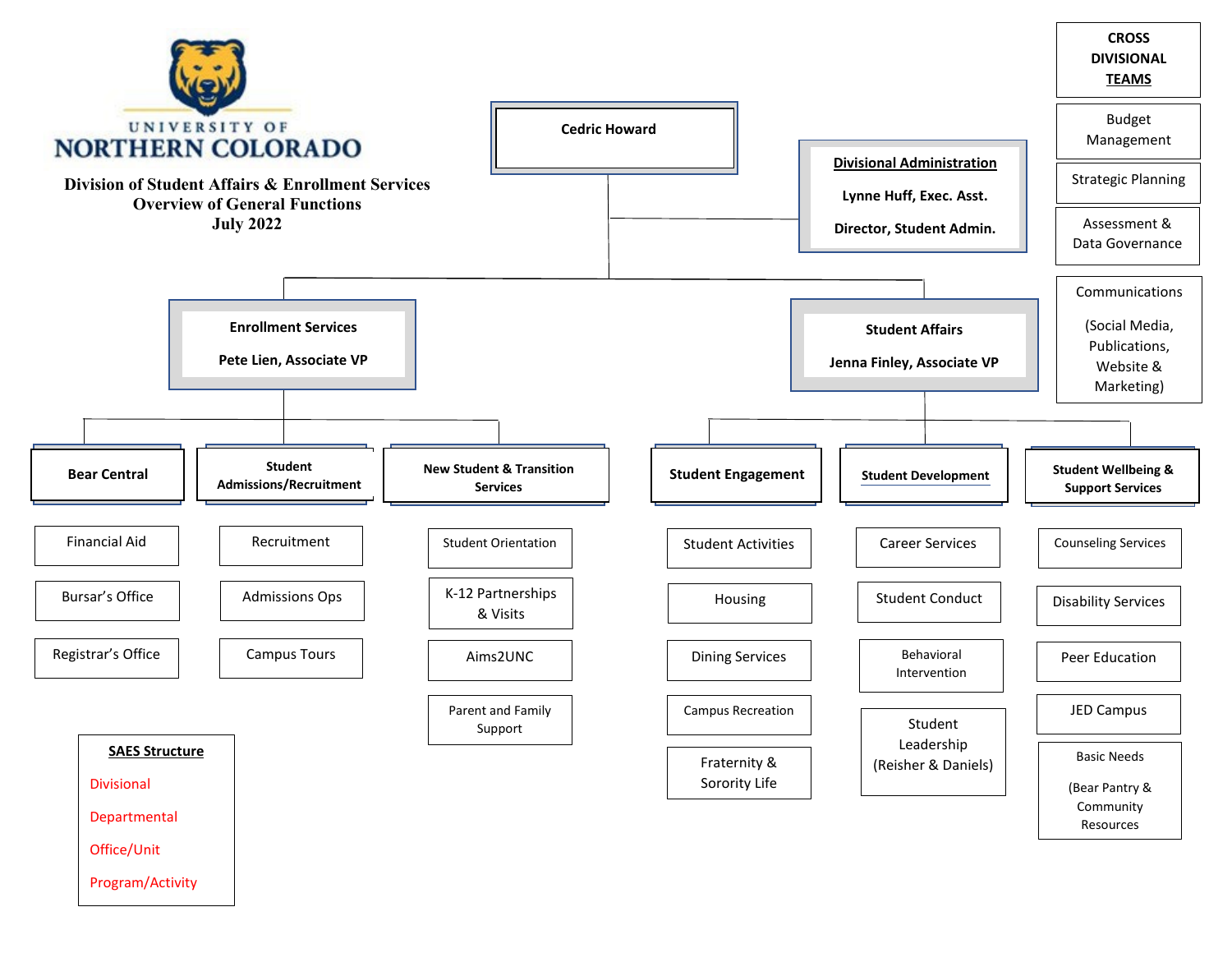## UNIVERSITY OF NORTHERN COLORADO Diversity, Equity & Inclusion



Page contact: Jennifer Stokes Last update: June 23, 2022